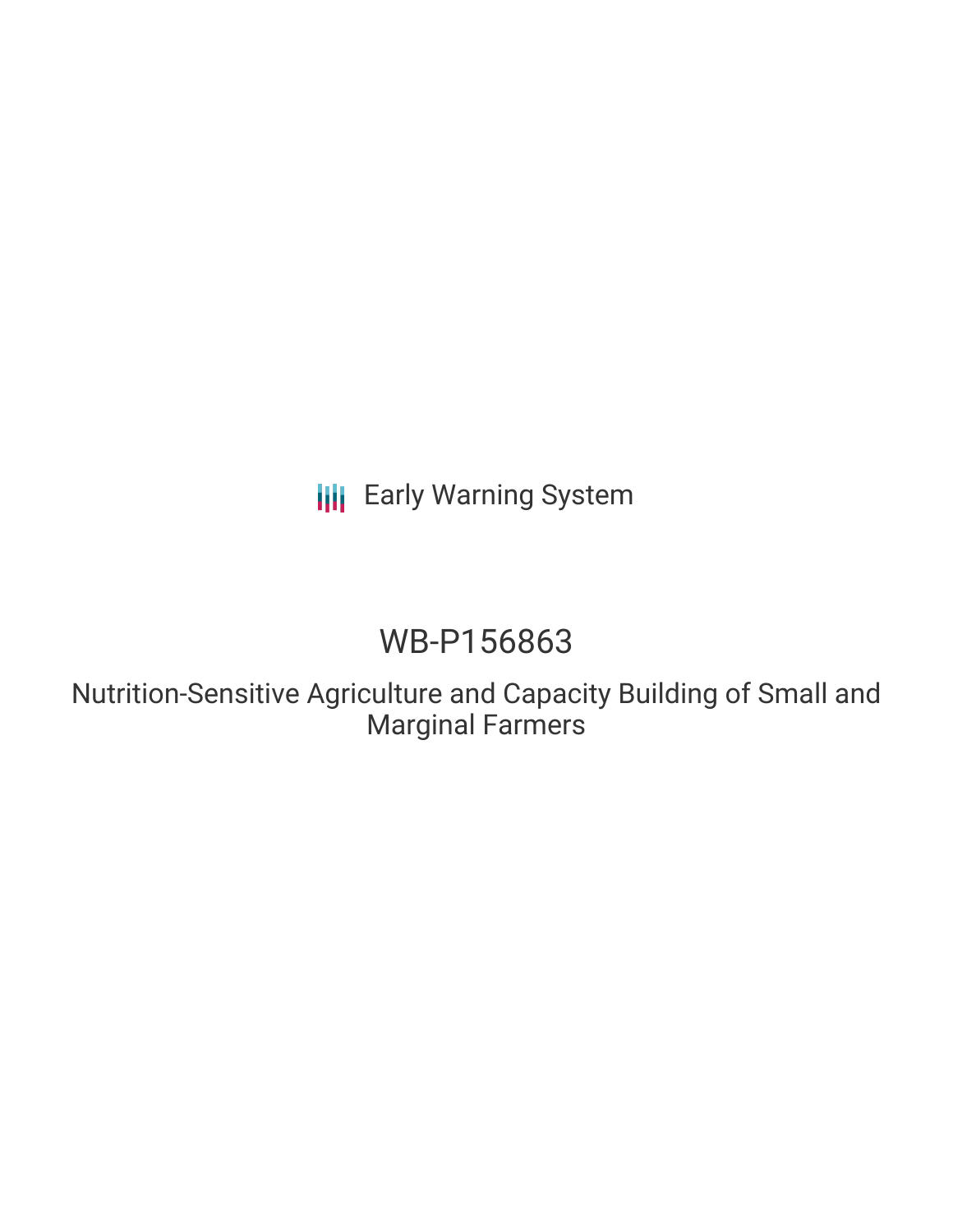

## Early Warning System Nutrition-Sensitive Agriculture and Capacity Building of Small and Marginal Farmers

#### **Quick Facts**

| <b>Countries</b>               | Niger                           |
|--------------------------------|---------------------------------|
| <b>Financial Institutions</b>  | World Bank (WB)                 |
| <b>Status</b>                  | Proposed                        |
| <b>Bank Risk Rating</b>        | B                               |
| <b>Voting Date</b>             | 2016-05-20                      |
| <b>Borrower</b>                | Ministry of Agriculture         |
| <b>Sectors</b>                 | <b>Agriculture and Forestry</b> |
| <b>Investment Amount (USD)</b> | $$2.50$ million                 |
| <b>Project Cost (USD)</b>      | $$2.50$ million                 |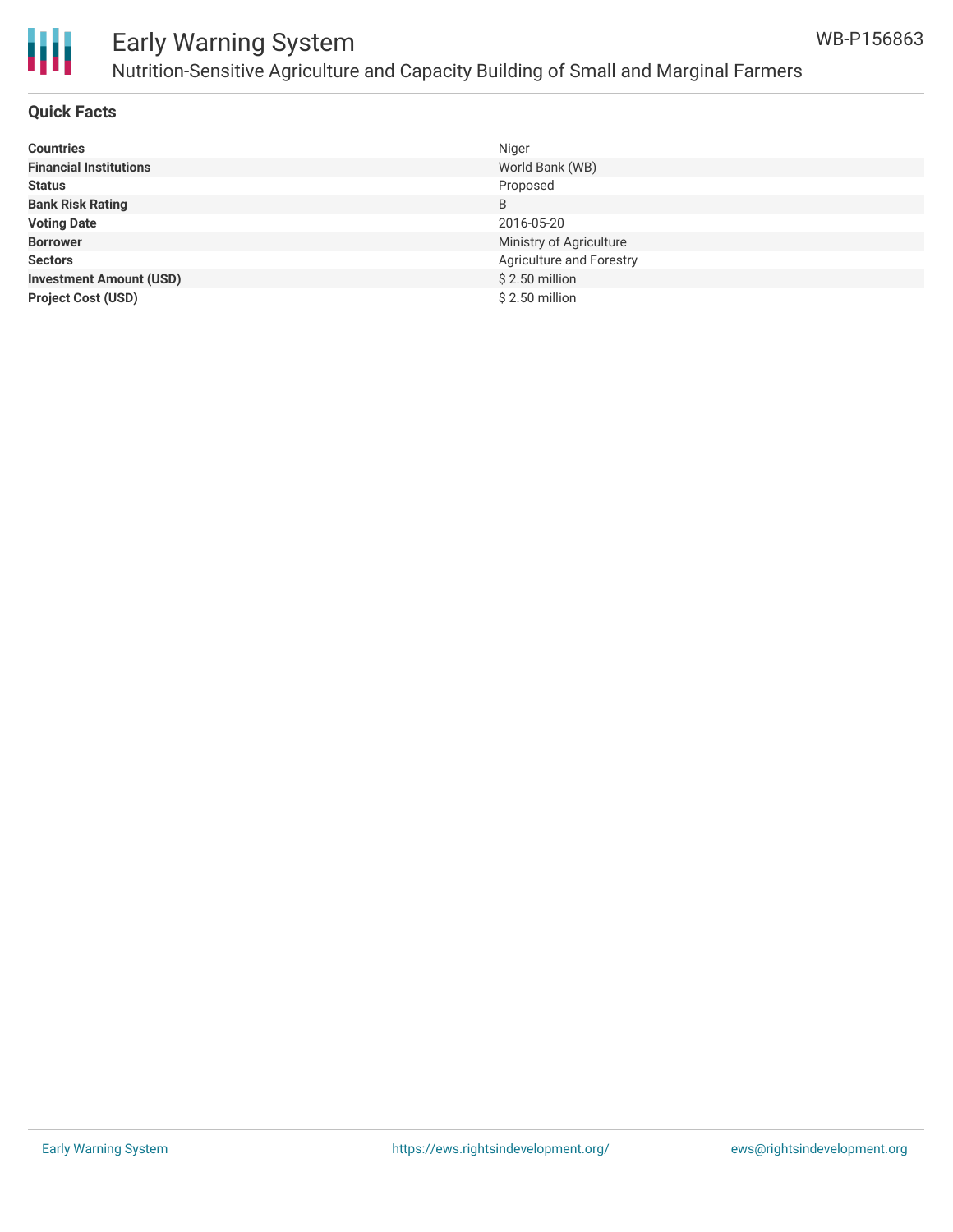

# Ш

#### **Project Description**

The Project Development Objective (PDO) is to increase nutritionally-adequate food production in two selected provinces, leading to increased household food consumption and dietary diversity. The PDO will be achieved by: (a) building capacity of small and marginal farmers (especially women); (b) increasing the production of high-nutrient-content food, including fruits and vegetables for consumption (and where feasible commercialization); and (c) sensitizing and communicating (and thereby encouraging demand) on foods such as fruits and vegetables with a high nutrition value.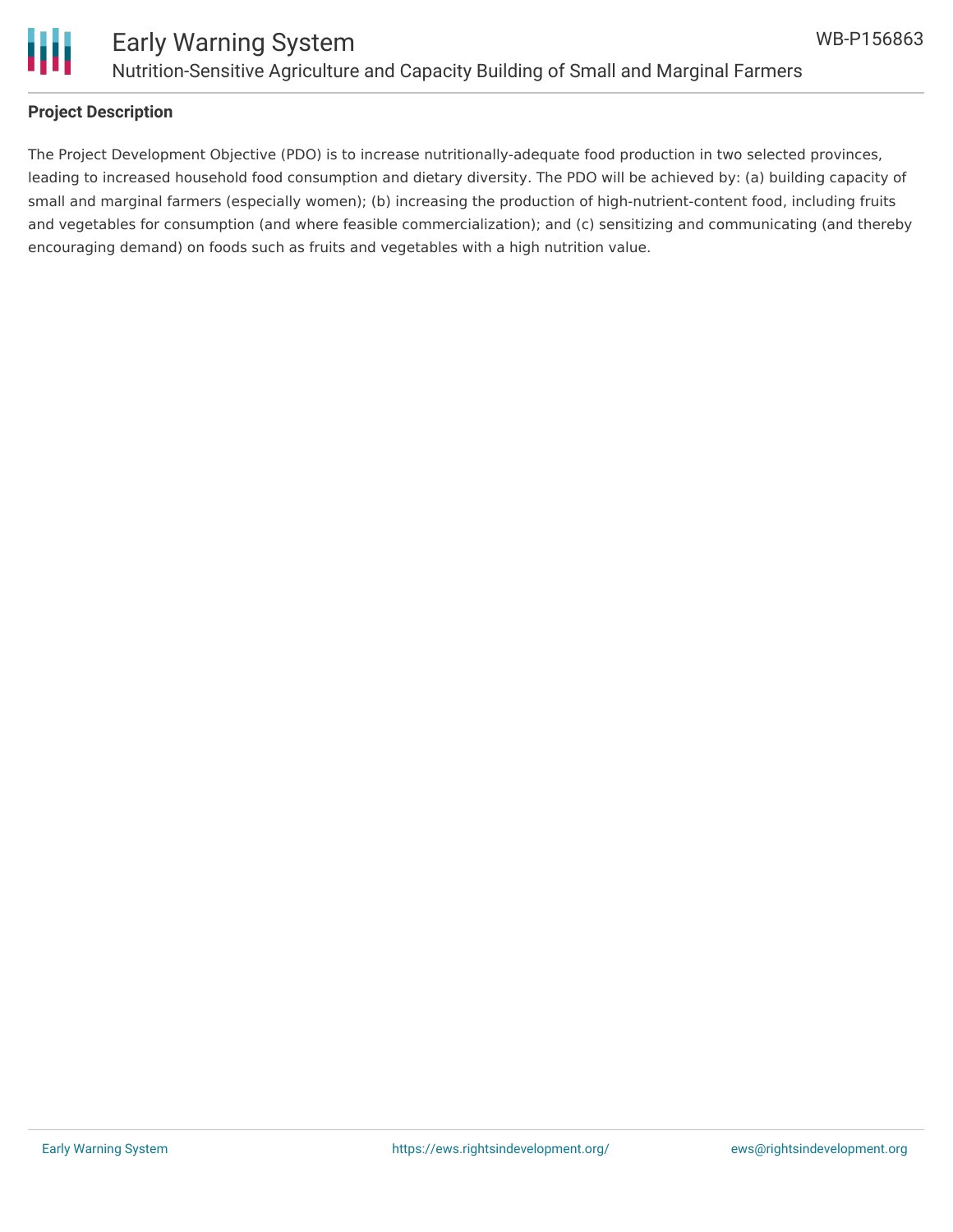

### Early Warning System Nutrition-Sensitive Agriculture and Capacity Building of Small and Marginal Farmers

#### **Investment Description**

World Bank (WB)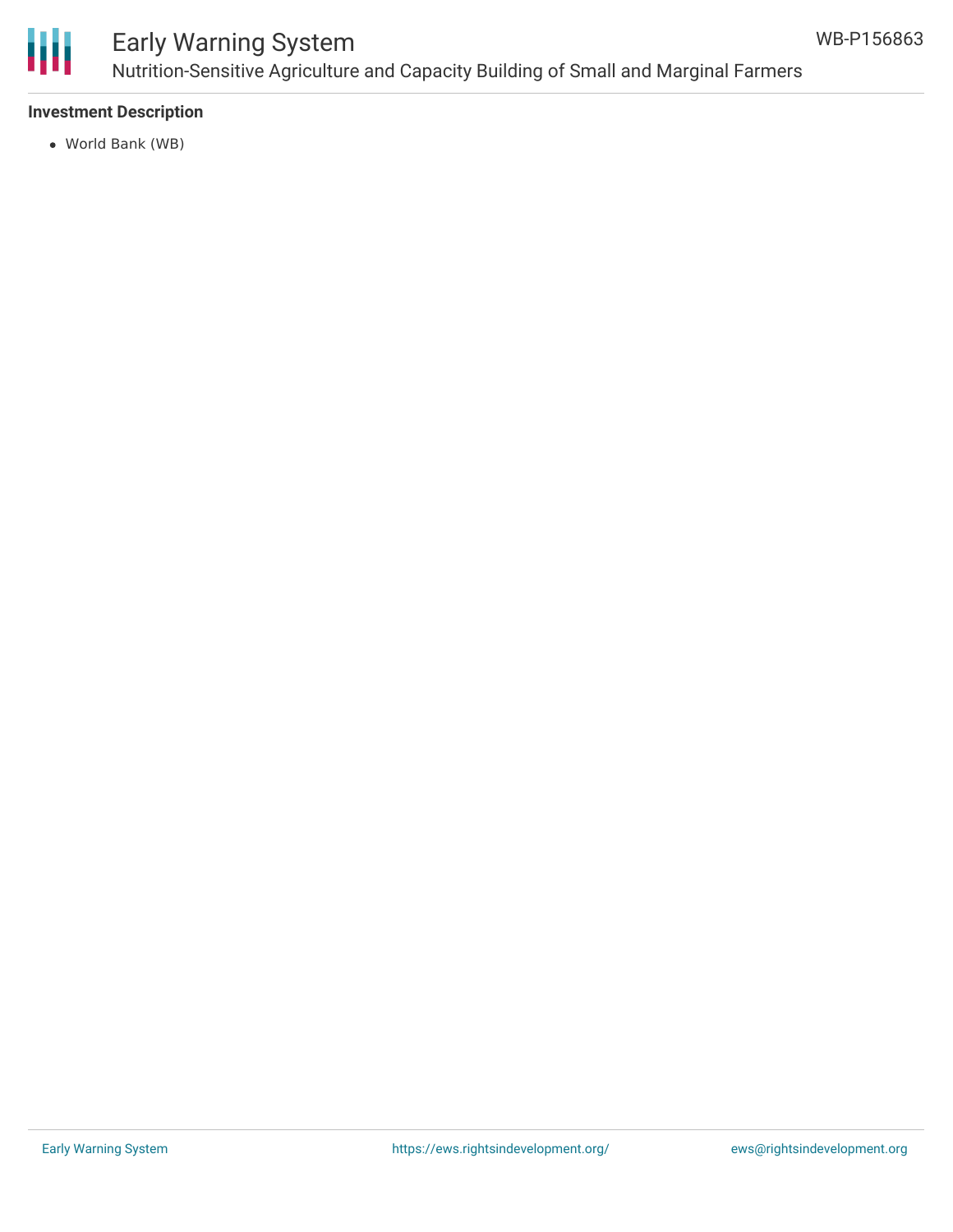

#### **Contact Information**

Borrower/Client/Recipient Name: Ministry of Agriculture Contact: ILLA DJIMRAO Title: SECRETARY GENERAL Tel: 01122796595936 Email: illadjimrao@yahoo.fr

Implementing Agencies Name: PROGRAMME D'ACTIONS COMMUNAUTAIRES Contact: ALI MOHA KIRI Title: PROJECT COORDINATOR Tel: 01122790484887 Email: alimohakiri@gmail.com

#### ACCOUNTABILITY MECHANISM OF WORLD BANK

The World Bank Inspection Panel is the independent complaint mechanism and fact-finding body for people who believe they are likely to be, or have been, adversely affected by a World Bank-financed project. If you submit a complaint to the Inspection Panel, they may investigate to assess whether the World Bank is following its own policies and procedures for preventing harm to people or the environment. You can contact the Inspection Panel or submit a complaint by emailing ipanel@worldbank.org. You can learn more about the Inspection Panel and how to file a complaint at: http://ewebapps.worldbank.org/apps/ip/Pages/Home.aspx.